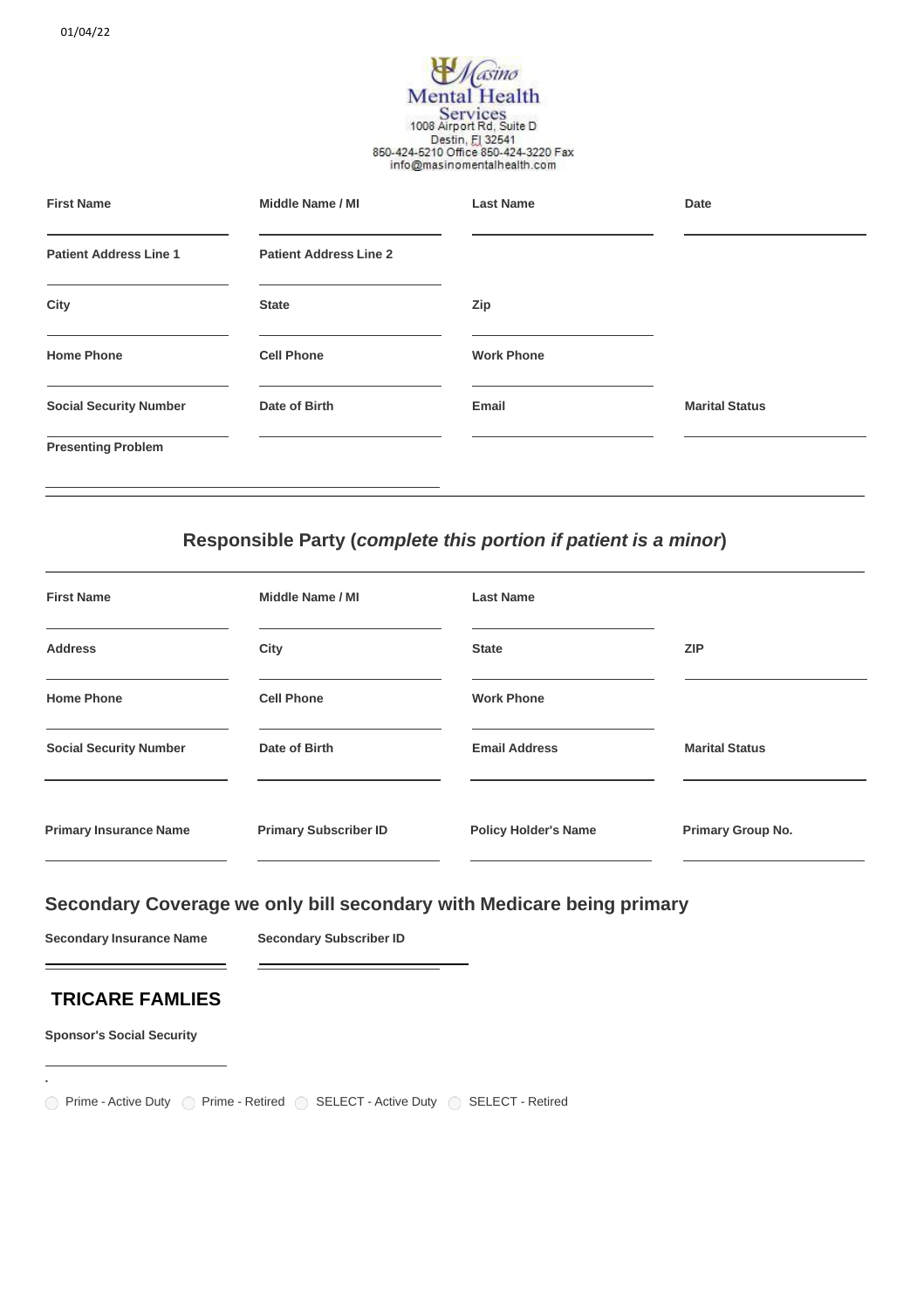

## **I AGREE TO THE FINANCIAL TERMS AND CONDITIONS FOR MASINO MENTAL HEALTH**

### **Appointment Cancellation Policy:**

Staff members at Masino Mental Health Services, Inc. are committed to our patients and continue to accept new patients. A missed appointment is a missed opportunity and delay for another patient. Therefore, we require a credit card number to hold appointment times. **By providing this information to be added to your account and/or signing this agreement, you agree to the terms and conditions of charges and/or outstanding balances that are patient responsibility and use of any active credit card on file. You agree that this will act as your signature for payments to be processed and approved.** Any voicemails or emails after hours will be considered next business day. Terms of policy changes may change your signature authorizes agreement to those changes in the future.

### **PRACTITIONERS CANCELLATIONS WAIT TIME AND NO-SHOW Policy:**

Staff members at Masino Mental Health Services, Inc. are committed to our patients. Multiple reminders are sent out via text or email from our automated system. This system also tells us when a patient received the reminder and at what time the responded to it. **Practitioners expected** wait time for patients to arrive at the clinic or to arrive on Telehealth will be 15 minutes. Please make sure you call if there are any issues that we can assist with and notify the practitioner if these things happen.

If a patient is later than 15 minutes the appointment will be canceled, and a NO SHOW Fee added. If the appointment is a **NO SHOW** a **NO SHOW FEE** will be added to the missed appointment. A missed appointment is a missed opportunity and delay for another patient. Therefore, we require a credit card number to hold your appointment time. If for any reason you are unable to keep your appointment, please call at least one business day in advance to allow us to schedule another patient. Any voicemail or emails after hours will be considered the next business day. **A \$175.00 for clinical psychologist and \$125 for Master Level fee will be applied otherwise.**

### **Therapy Cancellation Fee Procedure:**

**These fees of \$175 for Clinical Psychologist and \$125 for Masters Level** will be applied if the appointment is a No show, last minute cancellation by patient, or canceled less than 24 hours for any therapy appointment. Patient will receive 2 appointment reminders for their appointment. Reminders are sent via text and or email. The scheduling software tracts when they are sent to patient and when a response is processed back from the patient to facilitate proper communication for appointments. Messages left on our answering service or machine will be considered as the next business day. The patient appointment will NOT BE CONFIRMED until the credit card is onfile. Messages left after hours via voicemail or email will be considered next business day. **If more than THREE sessions are missed OR CANCELLED, continued services will be re-evaluated AND PRESCHEDULED APPOINTMENTS WILL BE REMOVED FROM THE PRACTITIONER CALENDAR.** We appreciate your assistance in helping us serve you betterby keeping scheduled appointments

### **Testing Appointment and Cancellation Policy:**

The practitioners at Masino Mental Health Services, Inc. schedule up to 4 hours to perform testing for a patient. If for any reason you are unable to keep your appointment, please contact us at least 72 hours prior to the scheduled testing date. We do understand emergent issues and each practitioner will address those items on a per client basis. A credit card is required to be on file for all testing. Testing Cancellation fees are as follows: **This is nonnegotiable: \$165 Practitioner Cancellation Fee \$120 Testing Cancellation Fee**

#### **Testing and Feedback Payment Policies:**

We will do our best to obtain authorizations for all testing and feedback codes. If insurance applies items to the deductible/copay/coinsurance or DENY services, this will be patient responsibility**. All procedures for testing and feedback will be paid in full prior to the release of the final report.** These reports take upward to 4 hours to prepare, and this is the financial policy to have the total testing and feedback paid PRIOR to the release of the final report. Feedbacks are typically scheduled on Thursday or Fridays. **Our billing department will attempt to process the estimated or total payment the MONDAY prior to your feedback date. IF the payment does not process Billing will contact for payment and/or cancel the Feedback appointment until payment is made.** At that time, we will reschedule the feedback appointment which could be upwards to 3 weeks later than your original date of your feedback. **By providing this information to be added to your account and/or signing this agreement, you agree to the terms and conditions of charges and/or outstanding balances that are patient responsibility and use of any active credit card on file. You agree that this will act as your signature for payments to be processed and approved.** 

#### **Phone Call Fees**

Calls to the client: This one is more straightforward, whether the client is paying out of pocket or using insurance. Therapists will charge for phone calls with the client if the conversation exceeds 10 minutes Calls to family members: Sometimes therapists need additional information from family members, especially if the client is a child.

Case consultation: A documented meeting of at least 15 minutes' duration, either in person, by telephone, or mail between the treating provider and other behavioral health/medical clinicians or physicians, concerning an individual who is a client of the behavioral health provider (in-other-words, case consult is between providers).

Collateral contact: This is a call to a person with a source of information that is knowledgeable about the client's situation and serves to support or corroborate information provided by a client. That person would include, but is not limited to, school and day care personnel, state agency staff, human services agency staff, court appointed personnel, religious/spiritual leaders, and/or other community resources (in-other-words, collateral contacts are between anyone else in the client's life who is not a provider).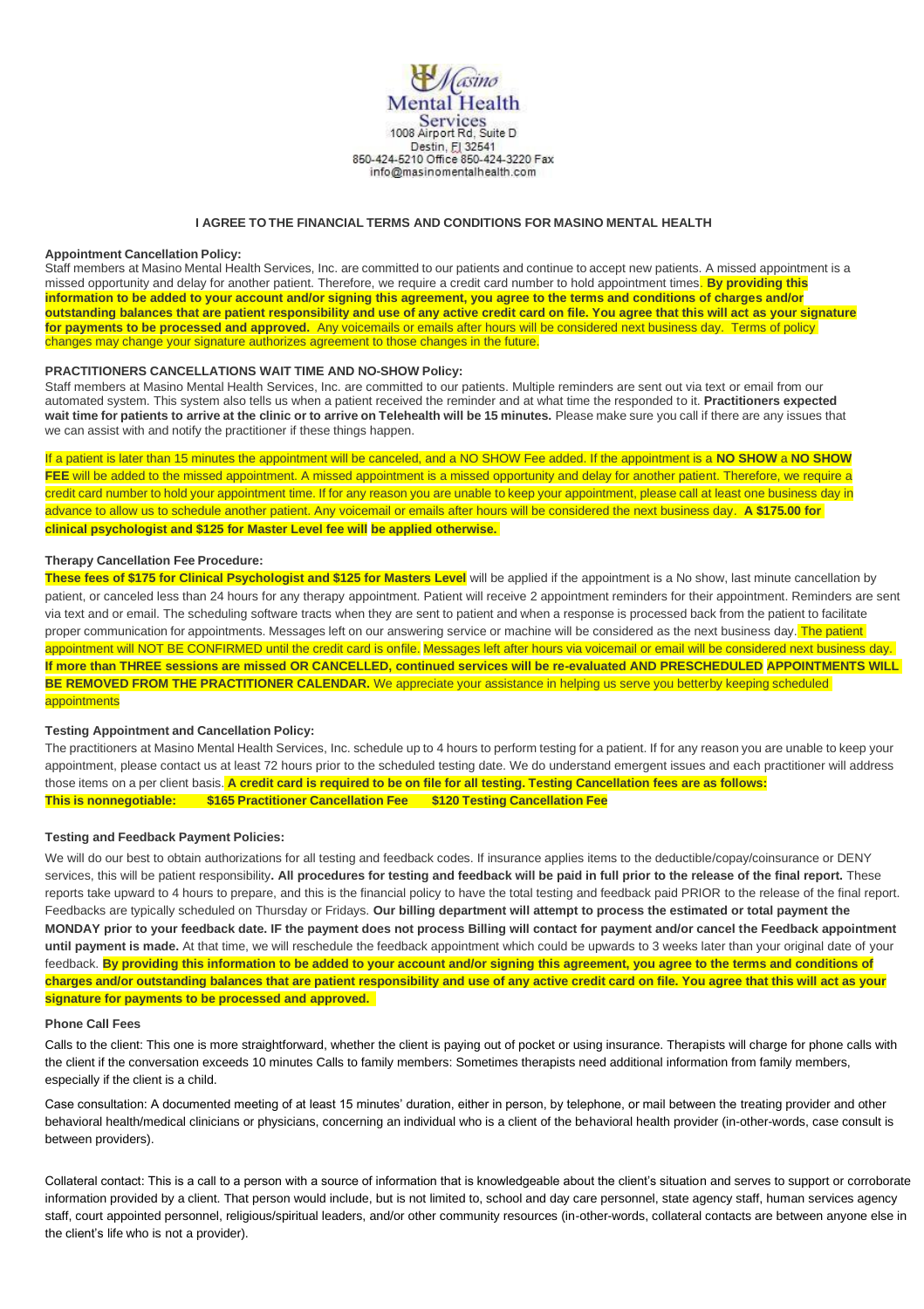# **Billing**

Payment for all client statements is due in full upon receipt. Payment arrangements can be made in advance for some account. Balances owed will be charged weekly up to \$300 per payment on the credit card on file until balance is paid in full. **Completion of any testing or feedbacks will NOT be concluded until balances are paid in full**. By signing this agreement and/or providing a credit card on file, you agree to the terms and conditions of any outstanding balances that are patient responsibility and use of credit card on file. Your signature and/or by providing the credit card on file acts as your signature for payments to be processed and approved. Some benefit plans often have limits on Psychological Testing. Some plans limit the maximum benefit payable per year or the number of units that will be payable. **If your Psychological testing/Neuro** Psychological testing is not covered or exceeds the limits you will be balance billed according to the contracted rates of your insurance company for any unpaid units. You will be billed for claims that exceed the plan limits, up to the fee schedule amount for the services *rendered.*

**Declined Payments on Payment Plans, Checks, and unpaid account with overdue balances longer than 60 days:**

A \$60.00 service fee will be added to your account for each 60-day passed due, declined payment, or RETRURNED CHECK per month.

My signature below and/or by providing credit card on file acknowledges that I have read, fully understand, and agree to all parts of the financial policy of Masino Mental Health Services, INC. I also understand that my account may be turned over to a collection agency if it becomes delinquent.

**Insurance Disclaimer:**

**"A quote of benefits and/or authorization does not guarantee payment or verify eligibility. Payment of benefits are subject to all terms, conditions, limitations, and exclusions of the member's contract at time of service."**

### **Insurance Liability for Payment:**

**Your health insurance company will only pay for services that it determines to be "reasonable and necessary." Every effort will be made by this office to have all services and procedures preauthorized by your health insurance company. If your health insurance company determines that a particular service is not reasonable and necessary, or that a particular service is not covered under the plan, your insurer will deny payment for that service, and it will become a patient responsibility.**

| 16-digit credit card # | Name as it appears on credit | Exp. Date | <b>CVV</b> |
|------------------------|------------------------------|-----------|------------|
|                        |                              |           |            |
|                        |                              |           |            |

**Authorizing Signature:**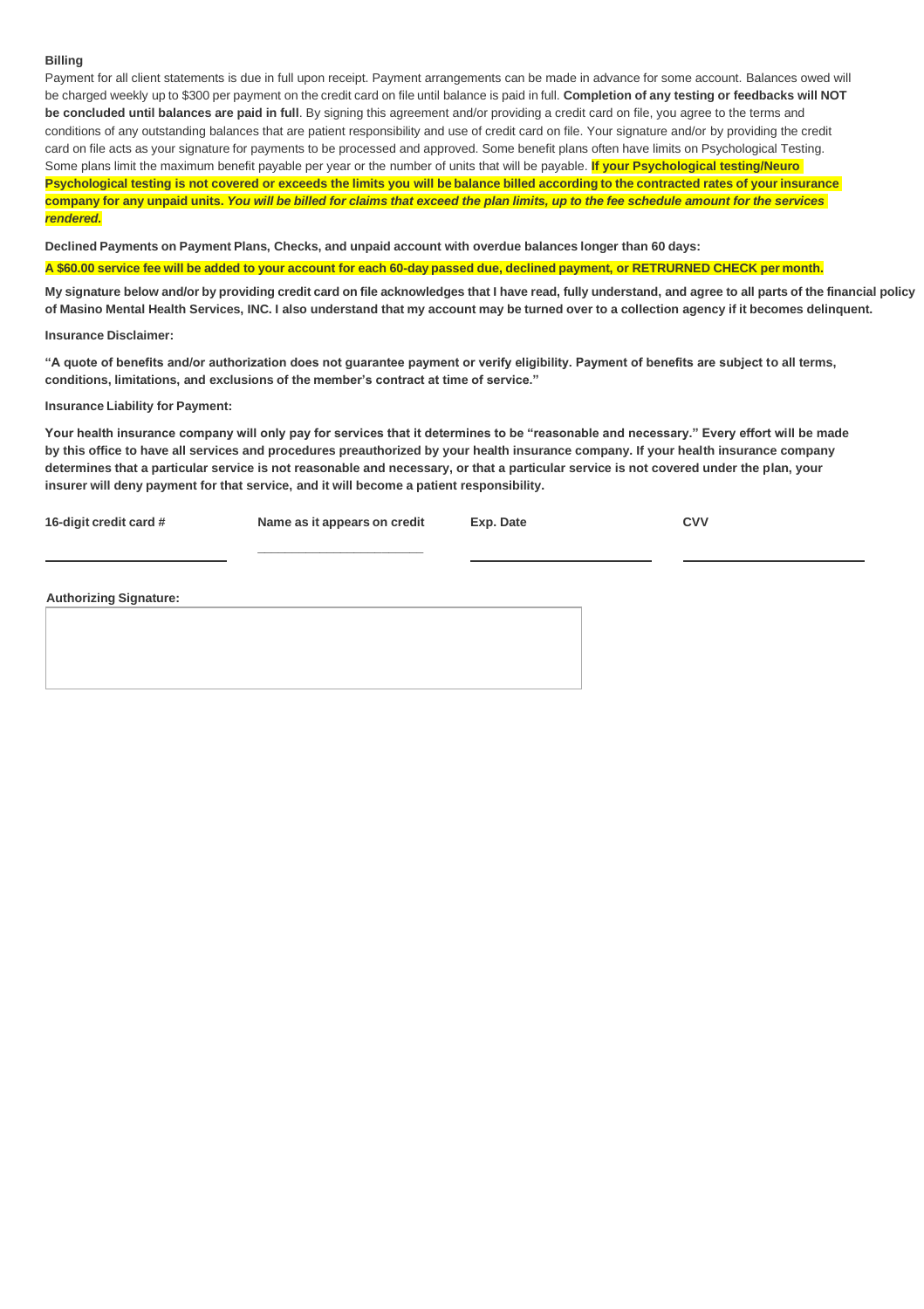

# **Informed consent for Mental Health Evaluation / Treatment**

I hereby voluntarily consent to a mental health evaluation including psychological testing. I understand that these are primarily non-invasive, pencil and paper tests given for my benefit to better understand my health care condition. I know that the results and issues discussed are private and cannot be communicated to anyone else without my consent. *(This is consent for your initial evaluation.)*

### **Initial**

I hereby voluntarily consent to mental health treatment or rehabilitation. I understand that this primarily includes psychotherapy (talk therapy), either individually or with my family. I know that the issues I discuss are private and cannot be communicated to anyone else without my consent. *(This is consent for your treatments after your initial evaluation.)*

### **Initial**

I have been requested to participate in a court-ordered psychological evaluation/treatment program. The results of the evaluation or treatment progress will be reported to the person listed below.

### **Reported To:**

**Initial**

I voluntarily consent to the following Testing/Treatment: *(This is consent for psychological testing for yourself.)*

I voluntarily give consent for my child to receive the following Testing/Treatment: *(This is consent for psychological testing for your child.)*

### **Initial**

# **Client/Patient is unable to consent due to:**

Client/Patient is a minor

Client /Patient is unable to consent because (reason below)

**Reason Client is unable to consent Relationship to Client/Patient**

My relationship to the client/patient is listed above, and I have signed this consent on his/her behalf.

# **Parent/Guardian Signature**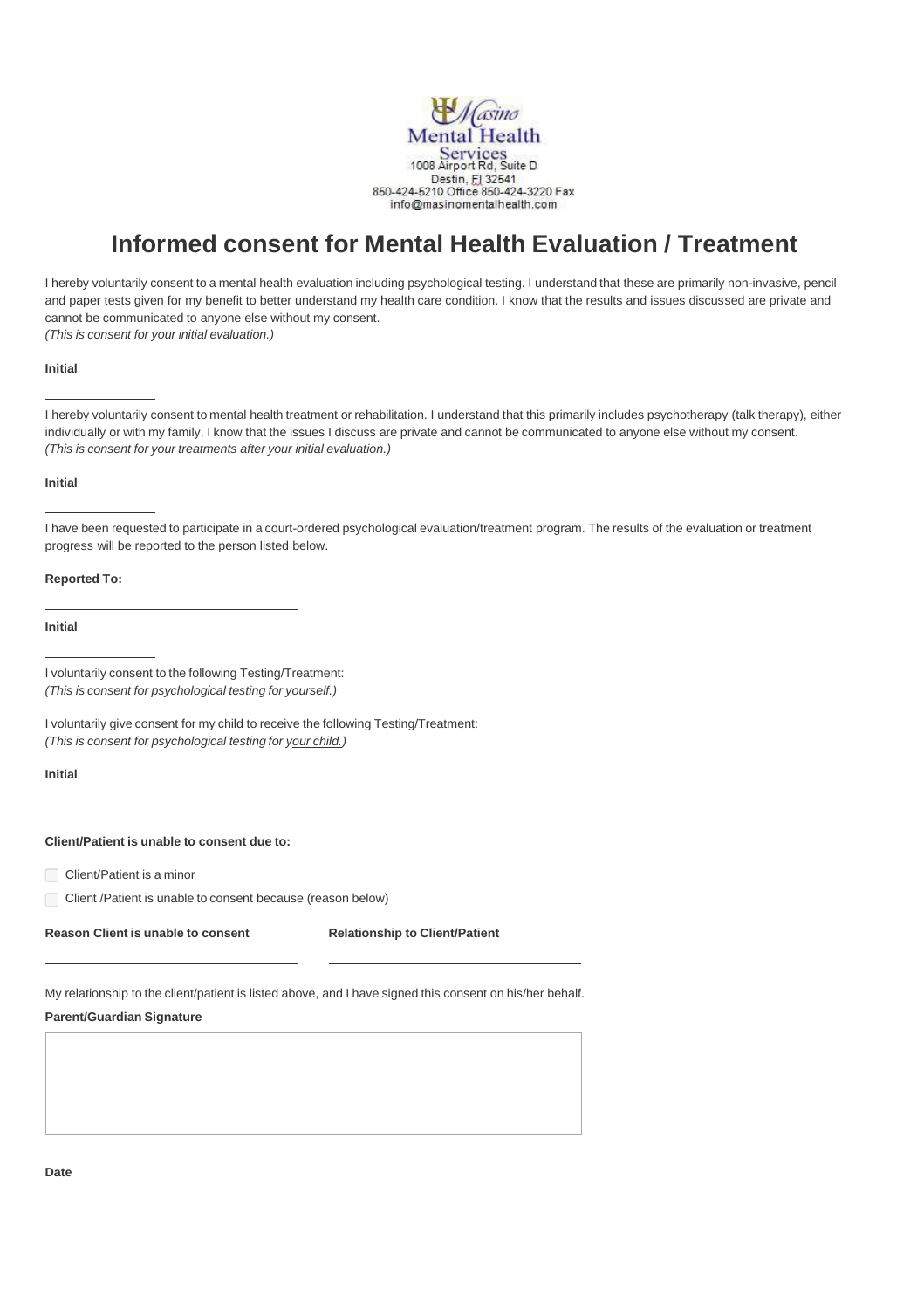

# **Notice to Patients Regarding Privacy of Health Information Practices**

THIS NOTICE DESCRIBES HOW INFORMATION ABOUT YOU MAY BE USED AND DISCLOSED AND HOW YOU CAN GET ACCESS TO THIS INFORMATION. PLEASE REVIEW IT CAREFULLY.

# **Understanding Your Health Record/Information**

Federal regulations developed under the Health Insurance Portability and Accountability Act (HIPAA) require that this practice provide you with this notice regarding Personal Health Information (PHI). Each time you visit a healthcare provider, a record of your visit is mad. Typically, this record contains your symptoms, examination and test results, diagnoses, treatment, and a plan for future care or treatment. This information often referred to as your health or medical record serves as a:

- basis for planning your care and treatment
- means of communication among other health professionals who contribute to your care
- legal document describing the care you received
- means by which you or a third-party payer can verify that services billed were actually provided
- a tool with which we can assess and continually work to improve the care we render and the outcomes we achieve

### **Understanding what is in your record and how your health information is used helps you to:**

- ensure its accuracy
- better understand who, what, when, where, and why others may access your health information
- make more informed decisions when authorizing disclosure to others

Protected Health Information (PHI) is any health information created or received by your health care provider that contains information that may be used to identify you, such as name, address, telephone numbers, and account numbers, or your condition. It includes written or oral health information that relates to your past, present, or future mental health; the provision of health care to you; your past, present, or future payment for health care.

# **Your Health Information Rights:**

Although your health record is the physical property of the healthcare practitioner or facility that compiled it, the information belongs to you. You have the right to:

- request a restriction on certain uses and disclosures of your information as provided by 45 CFR 164.522
- obtain a paper copy of the notice of information practices upon request
- inspect and copy your health record as provided for in 45 CFR 164.524
- amend your health record as provided in 45 CFR 164.528
- obtain an accounting of disclosures of your health information as provided in 45 CFR 164.528
- request communications of your health information by alternative means or at alternative locations

### **Our Responsibilities:**

This Practice is required to:

- maintain the privacy of your health information
- provide you with a notice as to our legal duties and privacy practices with respect to information we collect and maintain about you
- abide by the terms of this notice
- notify you if we are unable to agree to a requested restriction
- accommodate reasonable requests you may have to communicate health information by alternative means or at alternative locations

We reserve the right to change our practices and to make the new provisions effective for all protected health information we maintain. Should our information practices change, we will mail a revised notice to the address you've supplied us.

We will not use or disclose your health information without your authorization, except as described in this notice.

### **Use and Disclosure of Protected Health Information in Treatment, Payment, and Health Care Options**

Your Protected Health Information (PHI) may be used and disclosed by this Practice in the course of providing treatment, obtaining payment for treatment, and conducting health care operations. Any disclosures may be in writing, electronically, by facsimile, or orally. Additionally, this Practice may also use your PHI to remind you of an appointment, inform you of potential treatment alternatives, and inform you of health-related benefits or services that may be of interest to you.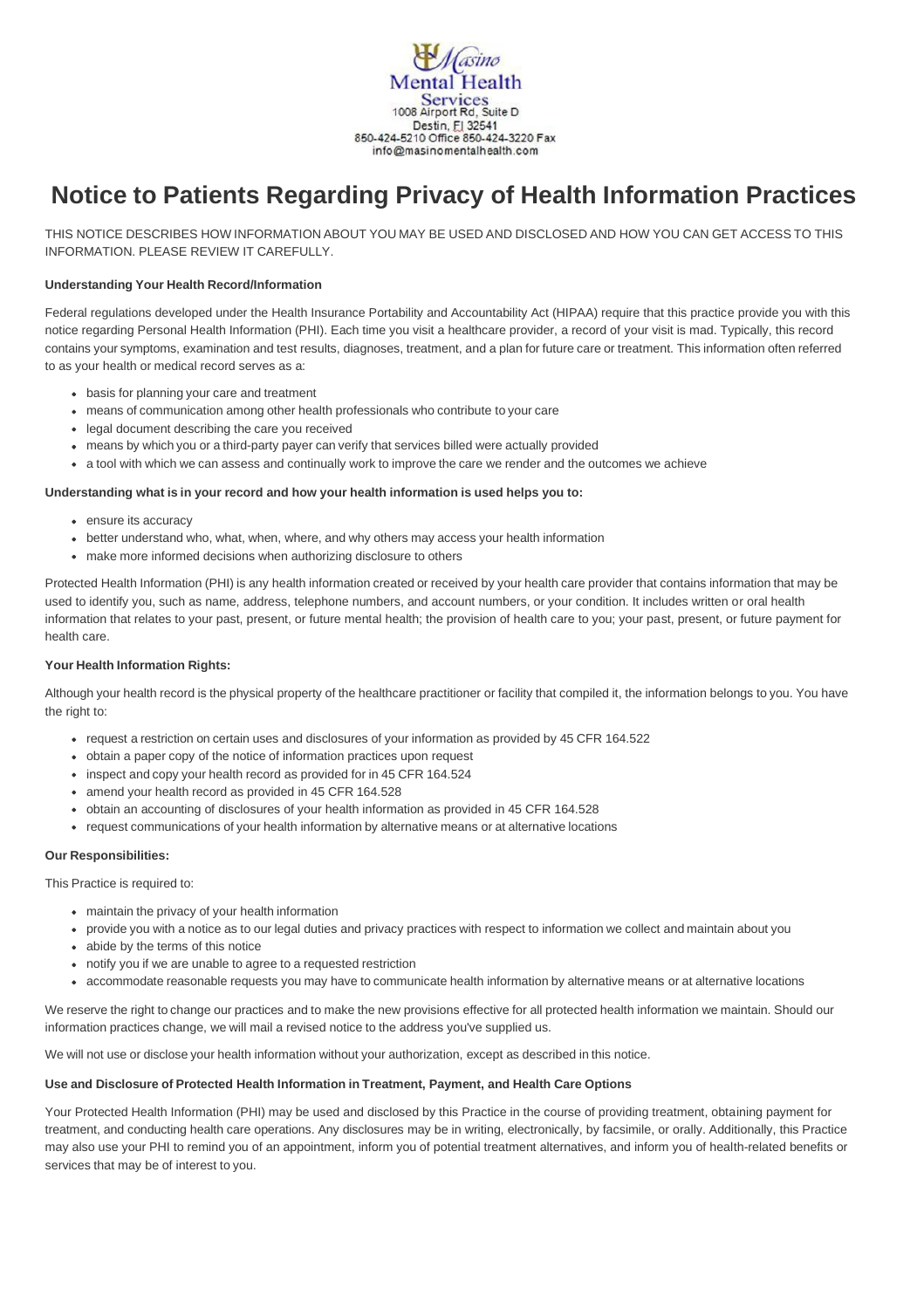### **Other Uses or Disclosures Permitted Without Authorization**

In addition to treatment, payment, and health care operations, our Practice may use or disclose your PHI without your permission or authorization in certain circumstances including:

- When legally required to comply with any Federal, state, or local laws that involve disclosure of your PHI
- When there are risks to public health as permitted or required by law
- To report abuse, neglect, or domestic violence if it is believed that the patient is a victim
- To conduct health oversight activities such as audits, or civil, administrative, or criminal investigations, proceedings or actions
- For judicial and administrative proceedings authorized by an order of a court or administrative tribunal
- For law enforcement purposes
- To coroners, funeral directors, and for organ donation in such cases as identification, determination of cause of death, and/or performance in the medical examiner's duties authorized by law
- For research purposes if such use has been approved by an institutional review board or privacy board
- For specified government functions as authorized by HIPAA privacy regulations
- In correctional institution situations when information necessary for your health, and the health and safety of other individuals

If you have any questions or would like additional information you may contact the Privacy Officer at the following address:

Masino Mental Health Services, Inc. 1008 Airport Rd., Ste. D Destin, FL 32541 ATTN: Privacy Officer

If you believe your privacy rights have been violated, you can file a complaint with the Director of Health Information Management or with the Secretary of Health Services. There will be no retaliation for filing a complaint.

My signature below indicates that I have been provided with a copy of the notice of privacy practices.

## **Signature of Patient or Legal Representative**

### **Date**

**If signed by legal representative, relationship to patient**

**Distribution:** original maintained in patient record copy provided to patient upon request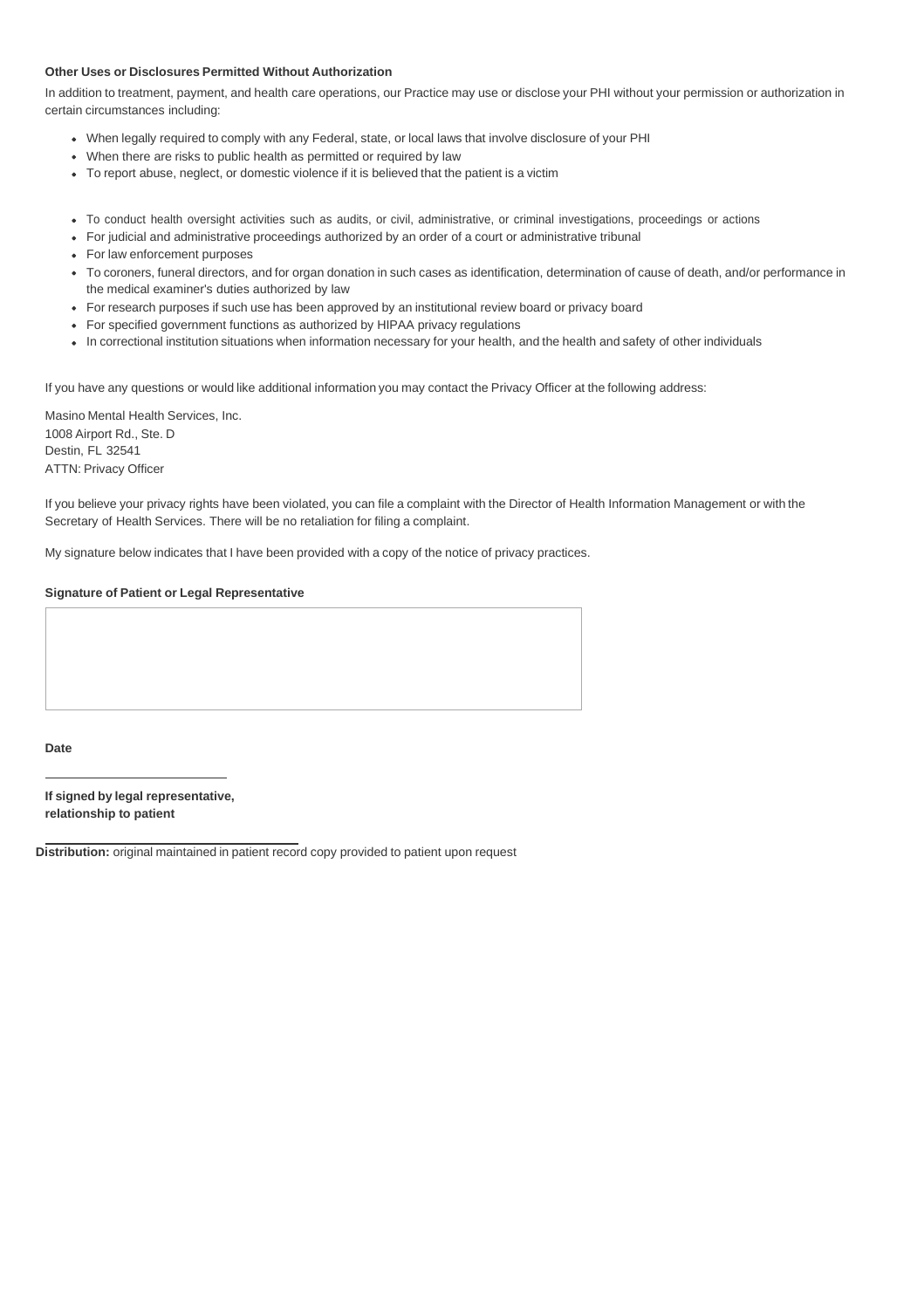

### **Telemental Health Services Informed Consent**

This informed consent form is to give you information about Masino Mental Health Services Inc telemental health services and serves as an addition to MASINO MENTAL HEALTH SERVICES INC Informed Consent Form.

In Florida, Telehealth refers to the use of telecommunication technology by a provider to provide care services. This provision of services may consist of audio conferencing or video conferencing through a personal laptop, computer with a webcam or other smart device.

MASINO MENTAL HEALTH SERVICES INC partners with the secure and private Zoom or Web Ex platform to execute telemental health services. There are always risks with telemental health services, including, but not limited to, the possibility that: the transmission of your confidential information could be disrupted or distorted by technical failures or interrupted by unauthorized persons, and/or the electronic storage of counseling information could be accessed by unauthorized persons. MASINO MENTAL HEALTH SERVICES INC counselors typically provide services from our offices; however, during rare situations, clinicians may work from home. They take reasonable efforts to operate in a secure and confidential space, minimizing interruptions and distractions.

### **Client Eligibility & Responsibilities:**

To engage in services, you must physically be in Florida, except for crisis consultations; if you are physically located outside of Florida, you must immediately notify the counselor. You will need a device with a microphone, speakers, and a camera for audio and/or videoconferencing. You will need a reliable internet connection and the ability to have space that ensures your privacy (you are alone in the room), has sufficient lighting, and is free from distractions or interruptions. You should be dressed if you were attending an in-person face to face session. You will meet with your counselor only at the agreed upon time, and you may not record telemental health services. Your sessions with the MASINO MENTAL HEALTH SERVICES INC counselor will only be recorded with your written consent.

### **Appointments and Fees:**

MASINO MENTAL HEALTH SERVICES INC financial policy applies to all types of services, including telemental health services. Please see our financial policy for more information. Please note that if you will not be able to attend an appointment, you will need to cancel or reschedule prior to 24 hours of the appointment to avoid a fee.

### **Confidentiality and Record Keeping:**

As with all MASINO MENTAL HEALTH SERVICES INC services, electronic records of services will be maintained by MASINO MENTAL HEALTH SERVICES INC. Your counselor and MASINO MENTAL HEALTH SERVICES INC will protect the confidentiality of clients and the content of telemental health sessions. You may withdraw or withhold consent from teletherapy services at any time. You may also terminate telemental health treatment at any time. Your private information will not be released unless required by law:

- When doing so is necessary to protect you or someone else from imminent physical and/or life- threatening harm.
- When a client lacks the capacity or refuses to care for themselves, and such lack of self-care presents substantial threat to their well-being.
- When the abuse, neglect, or exploitation of a child, elder adult, or dependent adult is suspected. Examples of abuse, neglect, or exploitation include, but are not limited to, violence towards a minor, a minor witnessing violence or being in the presence of violence, drug use in front of or while caring for a minor, or financial exploitation of an elder adult. Examples may also include incidents of past abuse, including those described above.
- When a client pursues civil or criminal legal action against the MASINO MENTAL HEALTH SERVICES INC or its staff or when a client makes a complaint to a Professional Board about a counselor.
- When a client is involved in a legal proceeding and there is a court order for the release of the client's records.
- In accordance with the Patriot Act, Masino Mental Health Services Inc. may disclose a client's mental health information to authorized federal officials, who are providing protective services to the President of the United States and other important officials, or to authorized federal officials who are conducting national security and intelligence activities. By law, MASINO MENTAL HEALTH SERVICES INC cannot reveal to the client when we have disclosed such information to the government.

You may also release your private information by completing a release of information form. If you have any questions about confidentiality, please ask your counselor. You are responsible for maintaining confidentiality on your end of the electronic communication (i.e., being in a private space while audio- or videoconferencing).

Participation in telemental health treatment requires that MASINO MENTAL HEALTH SERVICES INC provides minimal identifying information to be shared with Zoom or Web Ex. including your name, e-mail address, and telephone number. As a service provider, Zoom and Web Ex adheres to strict confidentiality laws. Zoom and Web Ex will collect information so that they can provide technical support and to facilitate interaction with your MASINO MENTAL HEALTH SERVICES INC counselor. The data that Zoom or Web Ex keeps will be used in evaluating and improving the service.